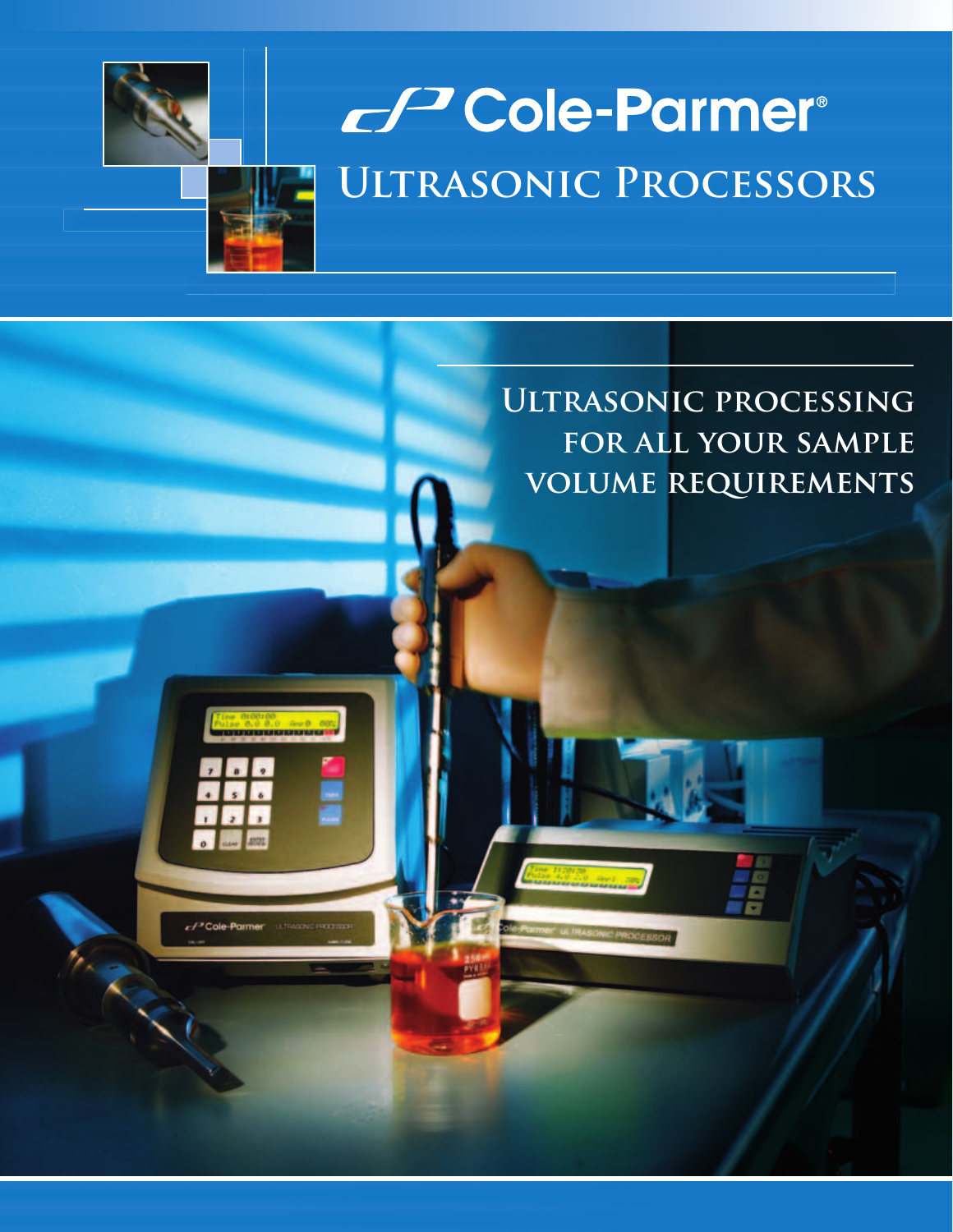## **Cole-Parmer Ultrasonic Processors**

### **Microprocessor-based programming with digital accuracy and repeatability ensures adherence to the most exacting protocol**

- Automatic tuning and frequency control eliminate the need for constant adjustment of the power supply
- Independent on/off pulser ensures thorough mixing and safe treatment of temperature-sensitive samples at high intentsity; controls on/off cycles from 1 to 59 seconds
- Real-time display provides a window on the process no more assumptions or approximations!
- All parameters are continuously displayed on the screen, providing operating mode confirmation without process interruption
- User-friendly menu-driven prompts provide intuitive guidance through all functions

### **Applications**

- Sample preparation
- Cell lysing
- Disaggregation
- Homogenisation
- Particle size reduction
- Soil testing
- Acceleration of chemical reactions

## **130-Watt Ultrasonic Processors**

- Ideal for low-volume applications—from 150 µL to 150 mL
- Built-in probe rests help keep everything close at hand
- Models 04714-52 and -53 feature a pulse button conveniently placed right on the handpiece
- Models 04714-50 and -51 feature a 10-hour timer and independent on/off pulser

Pulser button on models 04714-52 and -53 offers convenient pulsing control and variability



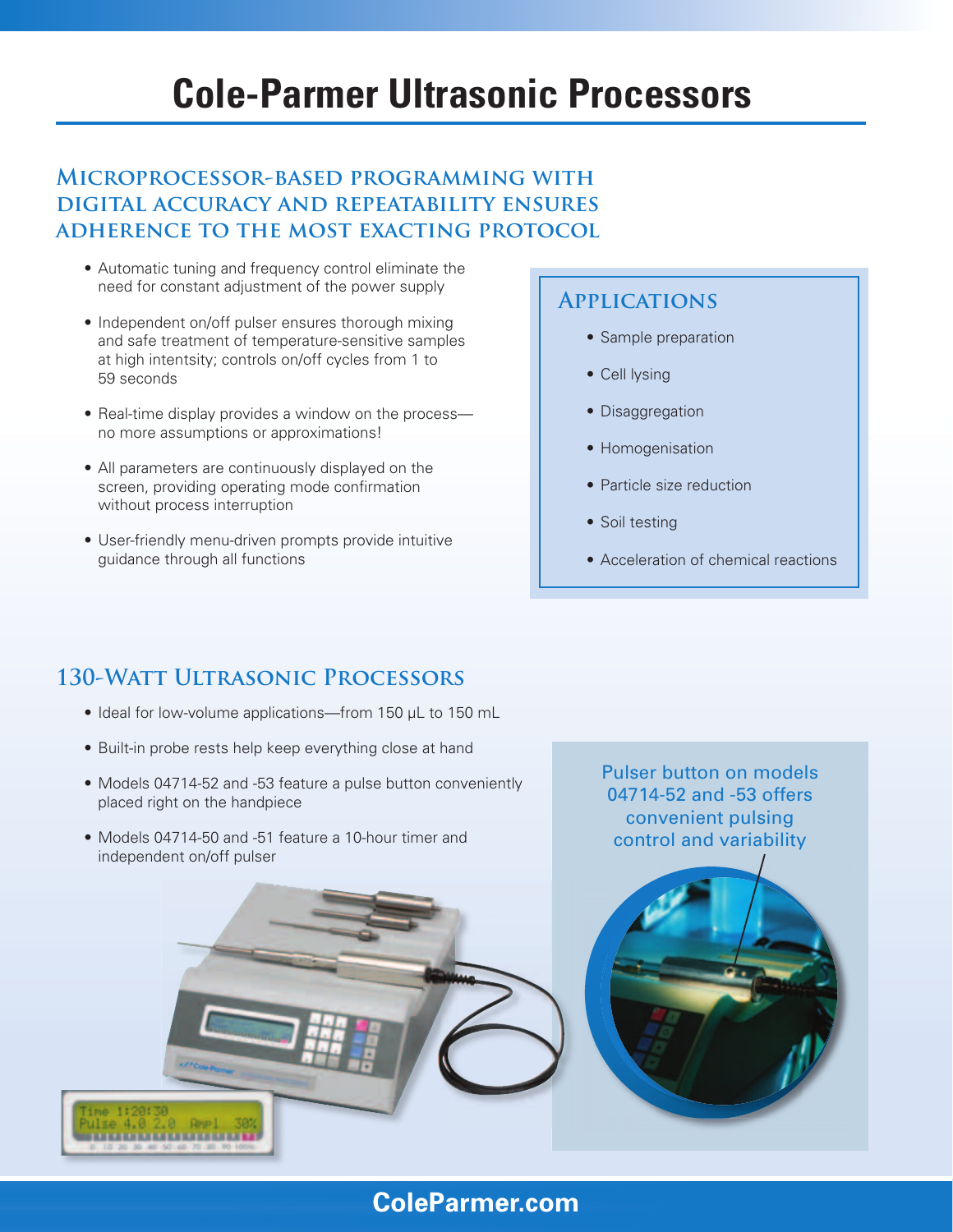## **Cole-Parmer Ultrasonic Processors**

### **500- and 750-Watt Ultrasonic Processors**

- Designed with the smallest footprint in their class, these compact units fit on any laboratory's existing bench space
- Process batch samples as small as 250 µL or as large as 19 L/hr (using the optional continuous flow cell)
- Timer controls processing from 1 second up to 10 hours and monitors both the elapsed time and duration of processing



**Easy-to-read display screen allows you to continuously monitor your process**



## **500- and 750-Watt Ultrasonic Processors with Temperature Controller and Memory**

- Offer the same great features as above, plus...
- Integrated temperature controller prevents harmful sample overheating by terminating the ultrasonics when the sample temperature reaches a predetermined limit (set from 1 to 100°C); order temperature probe separately
- Time-saving memory stores up to ten procedures to facilitate protocol duplication, automate repetitive tasks, and eliminate user-to-user method variability for consistent reproducibility



## **ColeParmer.com**